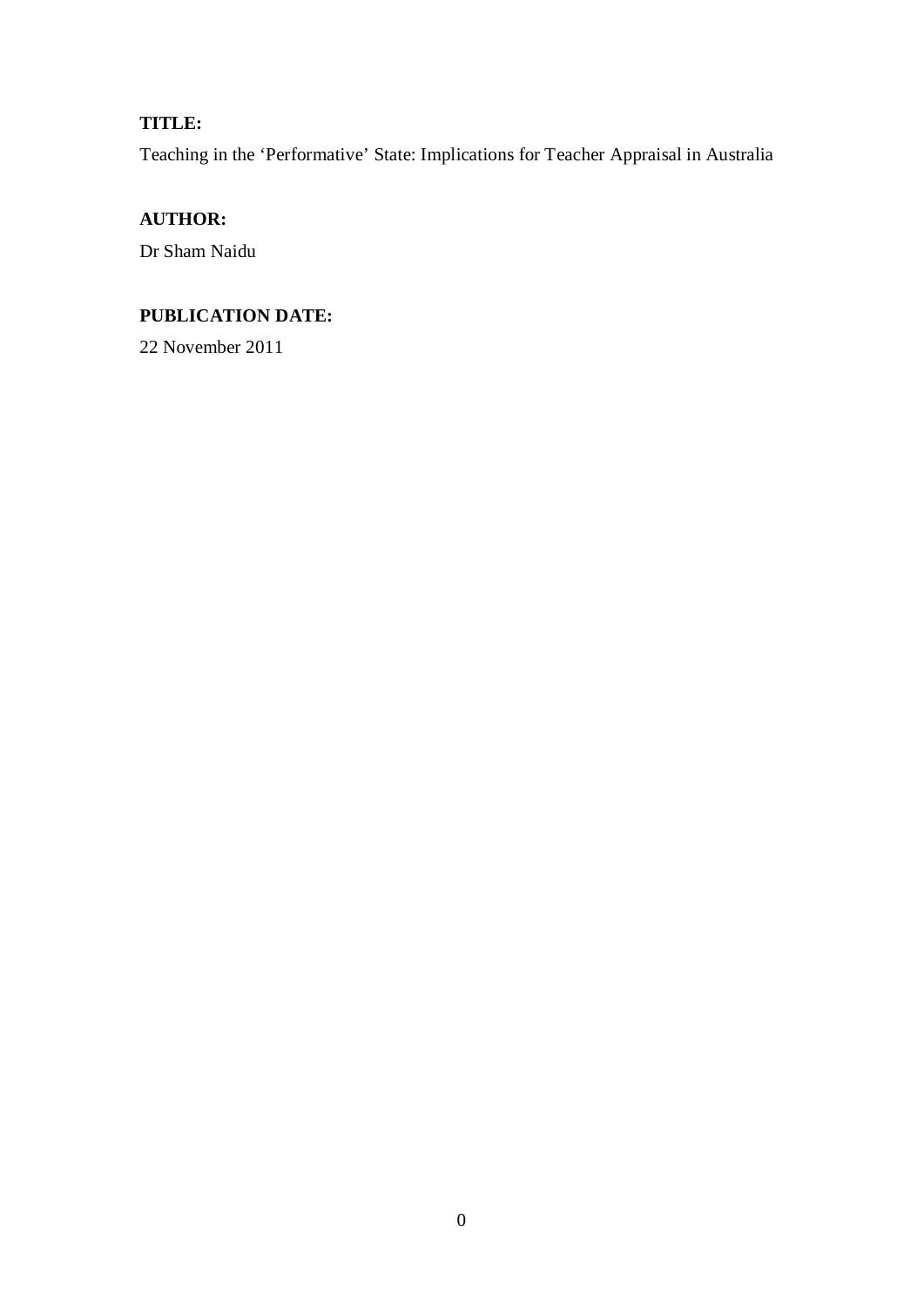#### **Teaching in the 'Performative' State: Implications for Teacher Appraisal in Australia**

#### **Dr Sham Naidu**

Appraisal has become one of the prime features of the political reconstruction and disciplining of teachers as ethical subjects . . . It extends the logics of quality control and performance indicators to the pedagogical heart of teaching. It brings the tutelary gaze to bear, making the teacher calculable, describable and comparable. It opens individuals to an evaluatory eye and to disciplinary power. (Ball cited in Smyth, 2001, p. 117)

#### **Introduction**

Teachers can change the world. But how can they be regarded as potential agents of change when they are subjected daily to bureaucratic processes designed to control and manipulate their work?

With the above in mind, this article begins with a description of the 'performative' state where it is argued that the advent of self-managing schools has changed the context of schooling and teachers' work. This has led to teachers 'developing new technologies of the self' in order to survive in the performative state. It is also argued that arising out of the notion of the 'performative' state, the concept of teacher evaluation takes on a new dimension in which the use of performance models play a major role.

#### **The 'performative' state and education**

Marshall (1999) makes the point that:

Education is no longer to be concerned with the pursuit of ideals such as that of personal autonomy or emancipation, but with the means, techniques or skills that contribute to the efficient operation of the state in the world market and contribute to maintaining the internal cohesion and legitimation of the state. (p. 309)

The above is evident in current education policies being implemented in many countries around the world. According to Ball (1999, p. 1), these policies 'display two main organising principles: one is the insertion of the "market form" . . . intended to subject education to . . . competition and business; the other is "performativity"—the use of targets and performance indicators to drive, evaluate and compare educational "products". Ball (1999, p. 1) also maintains that by using specific techniques, governments are able to carefully monitor and evaluate teachers' work from a distance. One such evaluation technique used by some governments is performance management. Performance management signifies a shift from an old bureaucratic form of teacher evaluation to a new form of public management based on ideas borrowed from the private sector. As a result, teachers' work has become subject to scrutiny based on the principles of the market and new management discourses. In other words, what we are witnessing is a 'shift from "welfarism" to "new managerialism"' (Gewirtz & Ball, 2000, p. 253). Blackmore and Thorpe (2001, pp.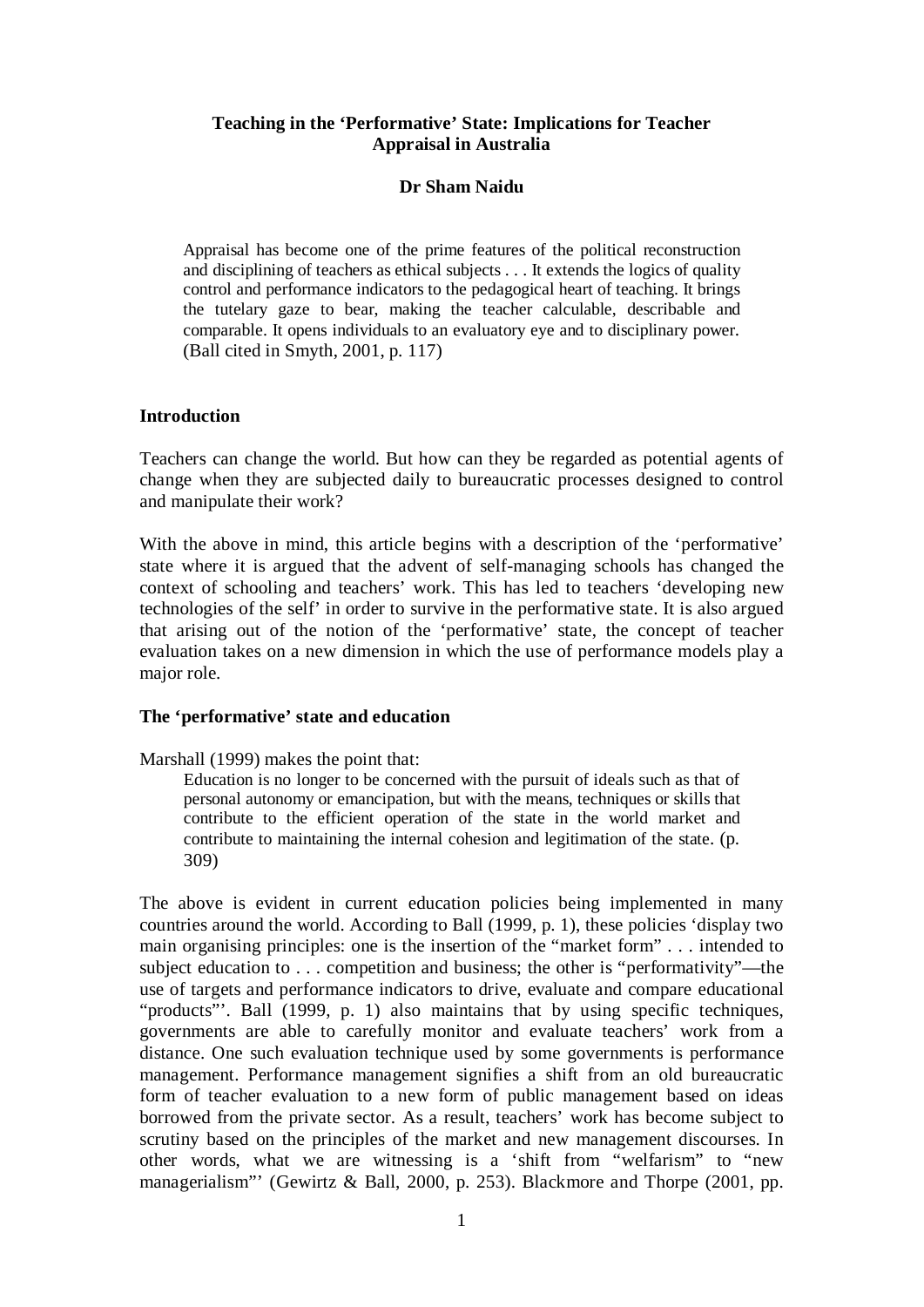11–12) describe this move as 'a key transition from the welfare state to what has been labelled as the post-welfare or "performative" state'.

In the next discussion, the 'performative' state is defined. The aim of this discussion is to illustrate both the state's managerialist and evaluative aspects. It also serves to present a background of the environment that teachers are currently working in.

#### **Defining the 'performative' state**

Since the mid-1980s, Australia has experienced rapid and extensive changes in education at the Commonwealth, national and state levels which have impinged to varying degrees on almost every sector and aspect of education (Kenway, 1994). These changes were characterised by a 'rush of simultaneous, educational reconstruction in many countries around the world' in a context of 'consistent concerns across the globe to improve schooling outcomes and school performance' (Beare, 1991, p. 13). Insights into the present constructions and interpretations of educational practice reveal that 'neo-liberal discourses are predicated on the market rhetorics of efficiency, choice, and accountability' (Hickey, 2000, p. i). In other words, these reforms 'are overtly political, and they tend to target the management of education' (Beare, 1991, p. 13).

According to Grundy and Bonser (1997), some of the common features that have been identified as characteristic of the above reforms include:

- 1. Efficiency and good management as priorities: . . . An emphasis on costmanagement, cost-effectiveness, efficient allocation and the use of resources, and a deliberate reaffirmation of government priorities.
- 2. Simple, political control: . . . Some powers were re-centralised, and ministerial responsibility was underlined.
- 3. Portfolio and policy coordination: . . . The Minister's office . . . becomes responsible for portfolio coordination . . . policy making and policy advice.
- 4. Lean head-office management: . . . Large central bureaucracies were dispersed and replaced by lean, head-office management.
- 5. Devolution of responsibility: . . . Schools to take greater responsibility to order their own affairs.
- 6. Excellence before equity: . . . School management must be responsive to the client's wishes in a form of 'free market' for educational services.
- 7. National priorities: . . . Assertion by national government of its place in deciding educational policies and practices*.* (p. 151)

Arising from these reforms, 'most public schools in Australia exhibit the characteristics of a self-managing school' (MacPherson, 1998, p. 6) with school councils, school charters, school global budgets, quality assurance, school reviews, and the like. Proponents of this school reform process, for example, Caldwell and Hayward (1998), viewed these moves as a form of natural evolution from earlier forms of school-based decision making. However, opponents of these moves, for example, Smyth (1993b) and Blackmore (1999), who reject the trend of selfmanagement in education based on market and managerial models, saw it as less an 'evolutionary process'. For them, these moves indicated 'a restructuring characterised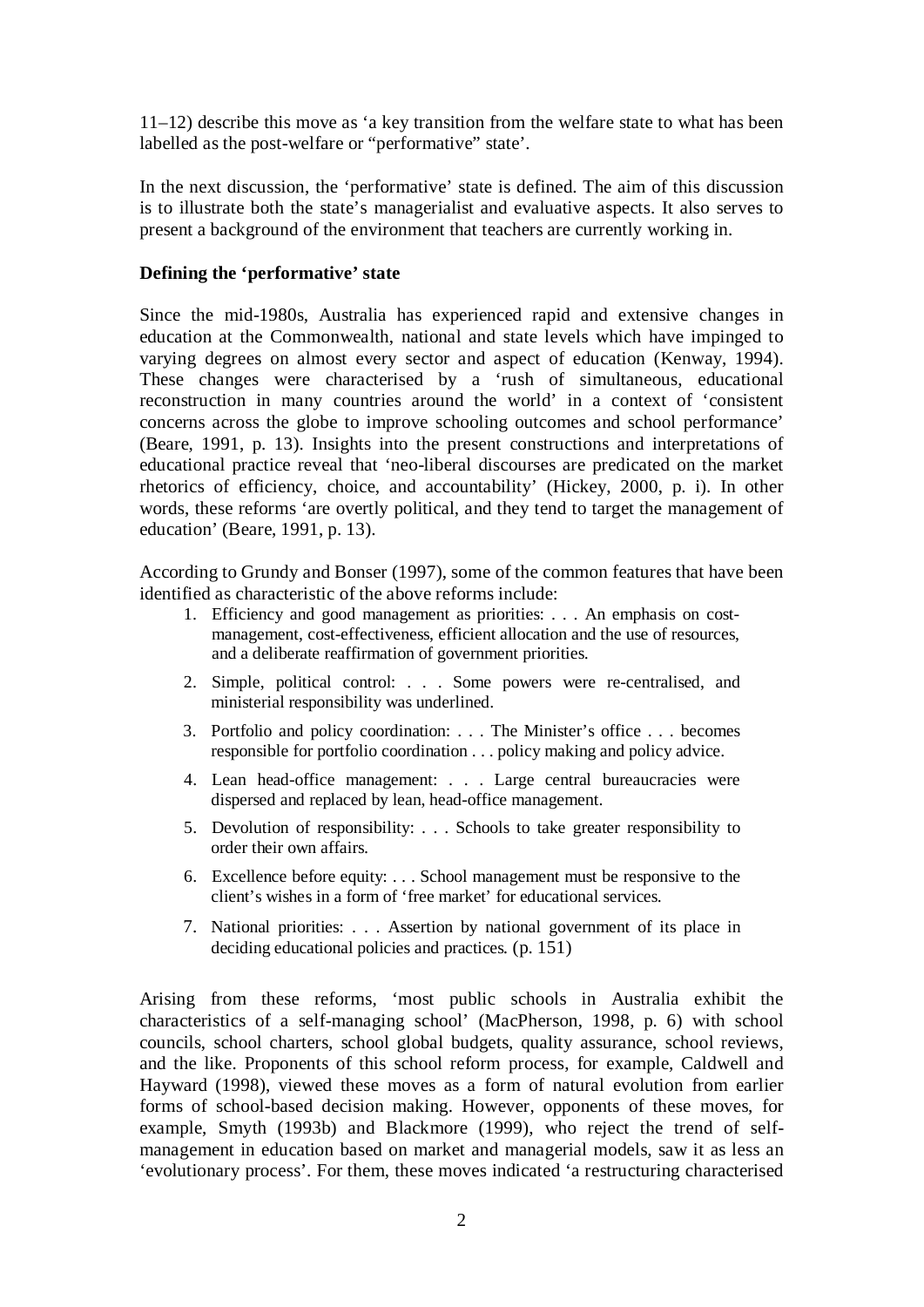by privatisation of educational costs, marketisation of education as a commodity, and managerialisation of educational governance' (Blackmore & Thorpe, 2001, p. 10). In other words, opponents of these moves viewed this restructuring as a deliberate attempt on the part of the government to shirk its legal and financial obligations by devolving these responsibilities to the schools themselves. Smyth (1993b) makes the point:

One of the noticeable features of the move towards the self-managing school phenomenon around the world is its occurrence in contexts of unprecedented education budget cut-backs. Whenever there is a break out of self-managing schools, the notion is used as a weapon by which to achieve the alleged 'efficiencies' and 'downsizing' of education*.* (p. 8)

As a result of an emphasis on self-management, 'nation states have tightened control over education for reasons of productivity, but through less direct bureaucratic and prescriptive means' (Blackmore, 1998a, p. 4). In a similar vein, McGaw (1994, p. 10) suggests that some systems are implementing a covert centralisation as more powerful control mechanisms replace others that are done away with. He uses the case of an abandonment of detailed policy prescriptions concurrent with an introduction of detailed mechanisms for evaluation. Blackmore and Thorpe (2001, p. 10) state that these modes of accountability 'require new types of information, modes of data gathering, and forms of dissemination that would facilitate systems and parents making judgements about teachers, principals and schools'.

In reality, this restructuring of the academic workplace has been marked by the increased accountability demands put upon teachers. These 'covert centralised' mechanisms produce significant tensions and contradictions in the daily operations of schools. In turn, these tensions are played out in the everyday lives of individual teachers, in the form of demands made upon their time to provide feedback and accountability upwards to their institutions, through performance management. This management accountancy approach is premised upon an input-output model in which the fundamental operative principle is efficiency (Lingard & Blackmore, 1997). In other words, 'schools now find themselves increasingly bound to the task of managing or mediating the outward expression of their "performance"'(Blackmore & Thorpe, 2001, p. 11). In the context of teachers' work:

Teachers were expected to undertake impression management by marketing their schools, attending to their professional behaviour and dress, and remaining wary not to voice their discontent publicly or in parent forums as such disclosures could damage good reputations or reinforce bad ones. (Blackmore & Thorpe, 2001, p. 11)

Blackmore and Thorpe (2001, p. 11) argue that this current 'focus on self-monitoring and reflexivity in and by schools deflects attention from the emergent role of the neoliberal market state'. The neo-liberal market state symbolises a shift from the welfare to the 'performative' state or competitive state in which schools are now forced to compete with each other and with private providers in the open market for customers both nationally and internationally (Cerny, 1990). Gordon (1993) also informs us that the changing context of education is framed by the deregulation of the market and a move to the contractualist or 'performative' state. This, she maintains, is a direct result of the corporatisation of education which has resulted in the production of new management technologies. Corporatisation, as defined by Wexler (1995) is when the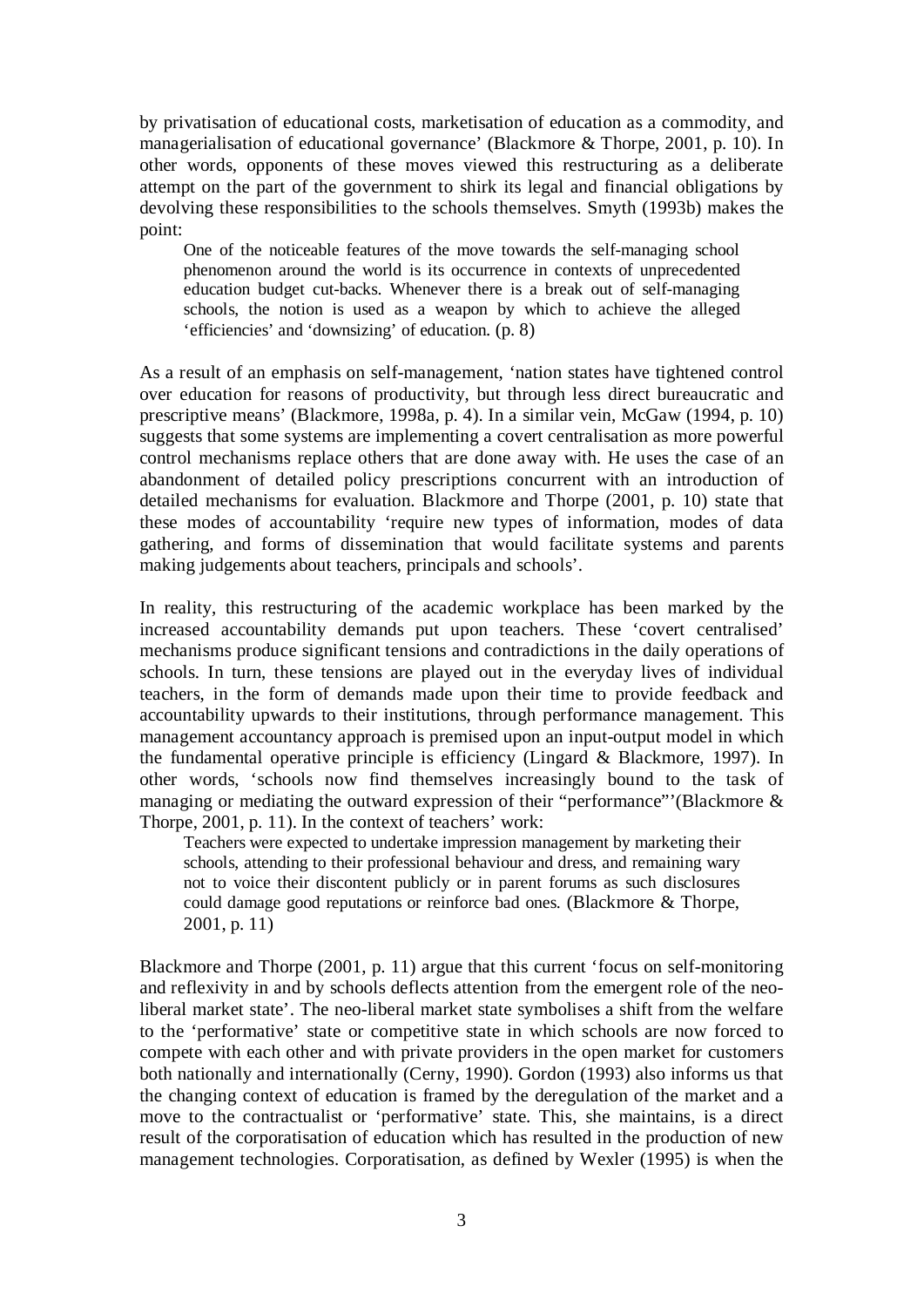market infiltrates all aspects of the organisation. This is precisely what is happening to schools under the guise of self-management.

Yeatman (1994) also elaborates on this shift from the welfare state to the post-welfare or 'performative' state. She maintains that the paternalist authority of the household was borrowed by the state towards a contractualist state. But the paternalistic welfare state has been destabilised by the politics of voice:

For paternalism, the state substitutes performativity as the principle which legitimises both its control functions, and the way in which those functions operate to contain and influence the horizontally integrated, democratic politics of social movements and their claims on the state. The state is therefore subject to the contradictory dynamics of performativity and democratisation. Performativity has the singular virtue of supplying a meta-discourse for public policy. Thus it can subsume and transform substantive democratising claims within a managerialistic-functionalist rhetoric. (cited in Blackmore, 1997, p. 5)

Arising from the above argument, Blackmore and Sachs (1998) argue that the notion of performativity captures both the state's managerialist and evaluative aspects, as part of the need to be both 'efficient' (getting more for less) and 'accountable' (being seen to perform) (cited in Blackmore & Thorpe, 2001, p. 12). Ball (2001a) defines performativity as:

A technology, a culture and a mode of regulation, or a system of 'terror' in Lyotard's words, that employs judgements, comparisons and displays as a means of control, attrition and change . . . '[A]ccountability' and 'competition' are the lingua franca of this new discourse of power*.* (p. 210)

Lyotard (1984, p. 11) states that performativity is always present where efficiency is the bottomline for decisions and that 'the true goal of the system, the reason it programs itself like a computer, is the optimisation of the global relationship between input and output'. In this context, performativity works in two main ways. Firstly, 'as a disciplinary system of judgements, classifications and targets towards which schools and teachers must strive and against and through which they are evaluated. The . . . "standards" and "quality" of work are important issues here' (Ball, 1999, p. 6). Secondly, 'as part of the transformation of education and schooling and the expansion of the power of capital, performativity provides sign systems which "represent" education in a self-referential and reified form for consumption' (Ball, 1999, p. 6). Ball also states that 'there is now a translation of educational processes into performance indicators and measurable outcomes . . . the information established in the systems of accountability does "stand for" and "represent" valid, worthwhile or meaningful outputs; that what you measure, and what you get, is what you want or is worth having' (Ball, 1999, p. 7).

The next discussion illuminates the nature of teachers' work in the 'performative' state. Here, how teachers' work is 'shaped and controlled' by new management discourses is described.

## **Teachers' work in the 'performative' state**

The activities of performativity are evident in the day-to-day activities of teachers and in the social relations between teachers. Teachers are forced to choose and judge their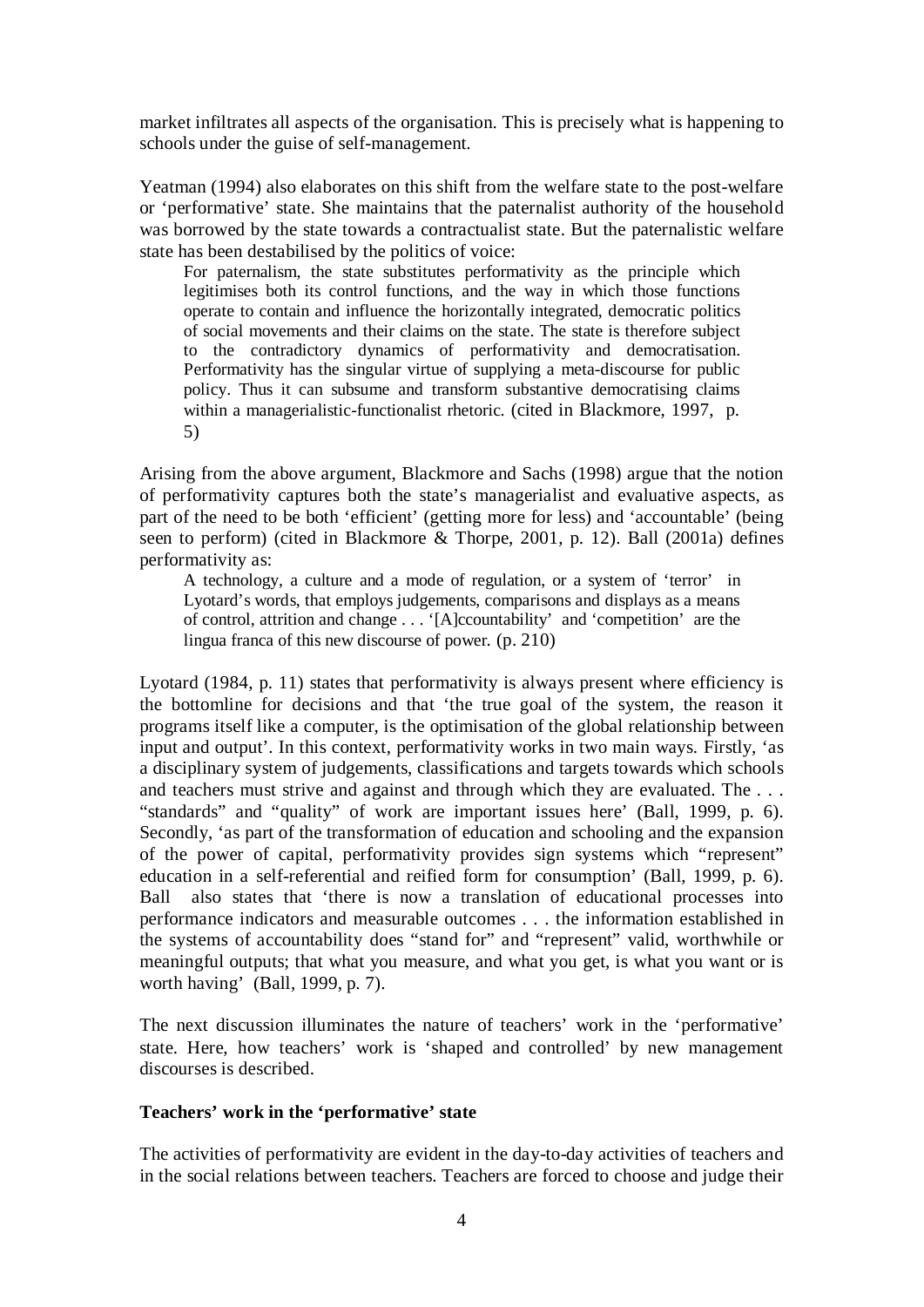actions. These actions in turn are judged by others on the basis of their contribution to organisational performance. There is a shift in focus from a concern with individual needs to a concern with aggregate performance (Ball, 2000). This is synonymous with the underlying philosophy prevalent in corporate managerialism. Schools in the context of the market have shifted their organisational emphasis and focus to performance.

Blackmore's (1997) exploration of some of the implications of this corporate managerialism and its impact upon the nature of teachers' work has significant importance in understanding the nature of the 'performative' state. She observes that:

- 1. Corporate managerialism can be characterised as devolving responsibility to small subunits to provide flexibility, strong central policy guidelines to coordinate and provide direction, clear processes of review and feedback from local to the centre, emphasis on output not input, and being client focused. There is now a need for performance indicators and performance management and the production of data based systems—the former being about systems, the latter about individuals.
- 2. Schools serve educational markets with a shift in focus onto the individual as the consumer premised upon public choice theory. Here the argument is that the individual knows best what they want and therefore the government should pass over the funds to individuals to free up their choices. However, the state does not actually free up education. Rather it sets up new forms of regulation, ones which removes responsibility for the consequences onto either the individual or individual school, who can be blamed for making wrong decisions.
- 3. The 'performative' state is increasingly premised upon contractual exchanges between individuals. Teachers are now concerned with teacher employment contracts, performance management contracts and school charter contracts. In this case performativity encourages a process of individuation as teachers work in a state of conscious and permanent visibility resulting in a form of self surveillance which assures the automatic functioning of power*.* (pp. 4–9)

With regard to performativity in the self-managing school, Blackmore (1997, p. 9) states that 'efficiency is the bottomline for judgement of self-management for schools as efficiency has been established a primary, seemingly neutral, criteria for judgement of government'. Efficiency, in this case, means measurable and comparable levels of performance; that is, the highest levels of performance which can be attained within the bounds of competition in the educational market. As a result, principals' and teachers' work is 'increasingly focused upon the externalities, upon performance, upon exteriority and not what is happening in schools. Schools now must respond to external demands and not attend to internal needs of students' (Blackmore, 1997, p. 10).

Drawing upon her research projects, Blackmore (1997) also argues that the following problems arise from a focus upon performativity:

• Firstly, the culture of performativity encourages the restriction, not dissemination, of knowledge. Only certain positive information is disclosed. Performativity encourages the display of particular types of knowledge. Lyotard (1984) suggests that 'social action is judged in terms only of its practice use or performativity . . . performativity therefore becomes the basis of legitimating knowledge. Real knowledge is knowledge which can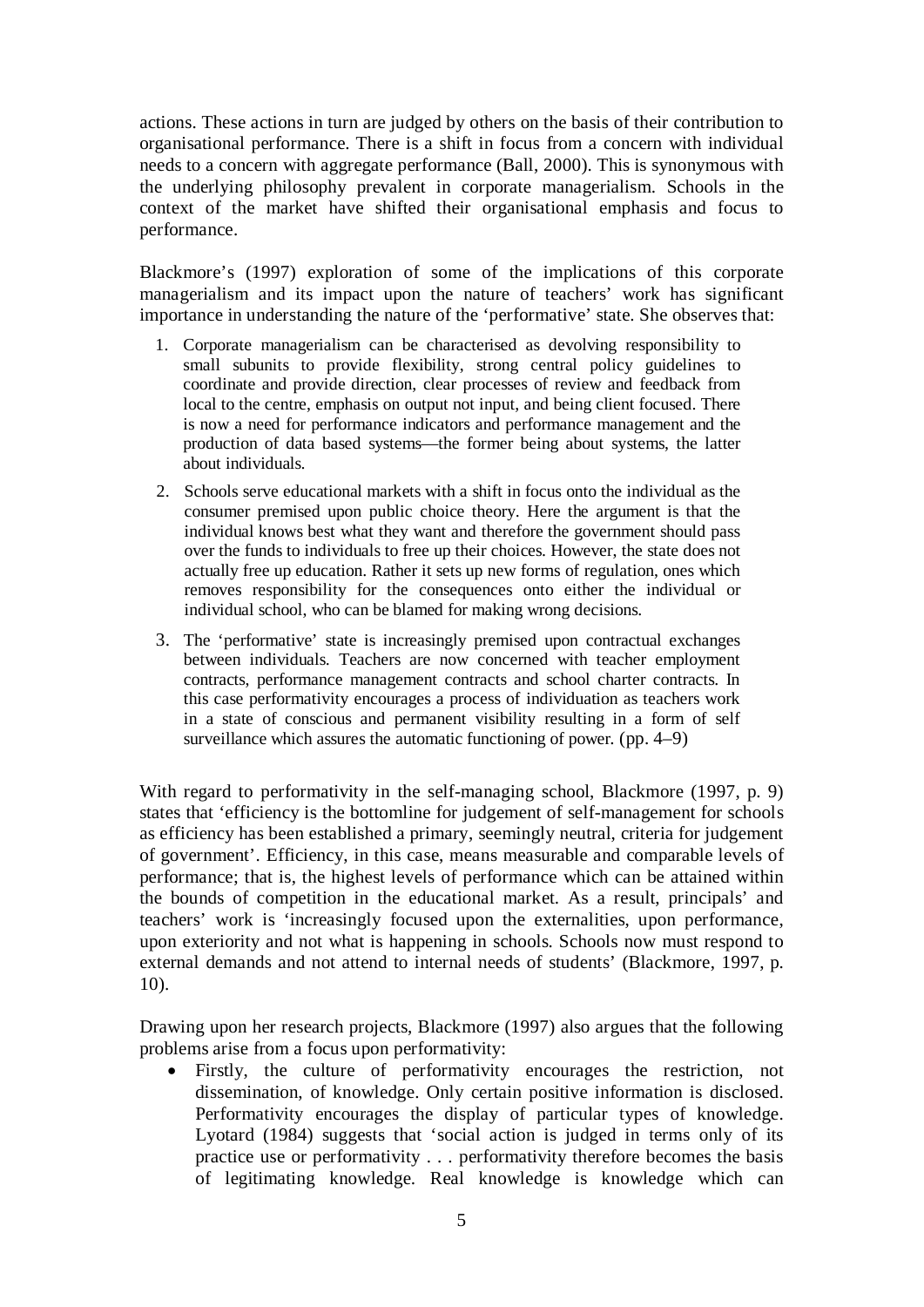contribute to productivity, performance and efficiency' (cited in Blackmore, 1997, p. 12).

- Secondly, the focus upon performativity is ultimately individualising in its effect. Contrary to popular belief, teachers do not work in teams or units. They become individually competitive in order to display traits of efficiency.
- Thirdly, the emphasis upon performativity within the market produces particularly narrow images of what constitutes good schooling and good leadership. Critical to performativity is the capacity of the individual and institution to display and market themselves as both products and producers. Performativity leads to an emphasis that is outward and not inward looking, on to image management and not substantive educational issues (pp. 12–13).

Having outlined the nature of teachers' work in the 'performative' state, the discussion now turns attention to the manner in which schools are forced to function in an environment characterised by 'privatisation, marketisation, national curriculum, strong accountability frameworks, performance management, school charters and reviews and outcomes based learning' (Blackmore, 1998a, p. 1); in other words, the manner in which schools are compelled to function in the 'performative' state. Here, it is argued that schools, apart from performing their official functions in society, are now called upon to provide information about themselves in order to attract more consumers. Thus, schools have to market themselves in order to compete in the 'performative' state (Ball, 2001a, p. 217). In other words, the manner in which schools 'market' themselves and make themselves more attractable to consumers determines their success or failure in the 'performative' state.

## **Schools in the 'performative' state**

It should also be noted that the emphasis on performativity (as opposed to performance) has other implications for schools. Schools are now required to reorganise their responses to external demands of the market and for a 'consumer' society. Change that is 'mediated' in schools is predominantly concerned with the issue of information and communication. All information and communication must favour the 'performative' state. Negative or damaging information is suppressed because it would result in market loss. Thus, 'the performative state relies upon neutralising damaging information and privileging favourable information' (Blackmore, 1997, p. 17). It must be noted that negative exposure would have serious repercussions for both the school and teachers alike.

It is for this reason that some schools in the 'performative' state manipulate information about their daily tasks while presenting the image that all is well through carefully managed information. Ball (2001a) provides an example of this manipulation of information by referring to the introduction of baseline testing in schools in the United Kingdom. He maintains that:

Primary schools are eager to test early—despite advice to 'let the children settle down' —to produce maximum 'under-performance', against which 'valueadded' gains can be made and attributed to the schools*.* (Ball, 2001, p. 219)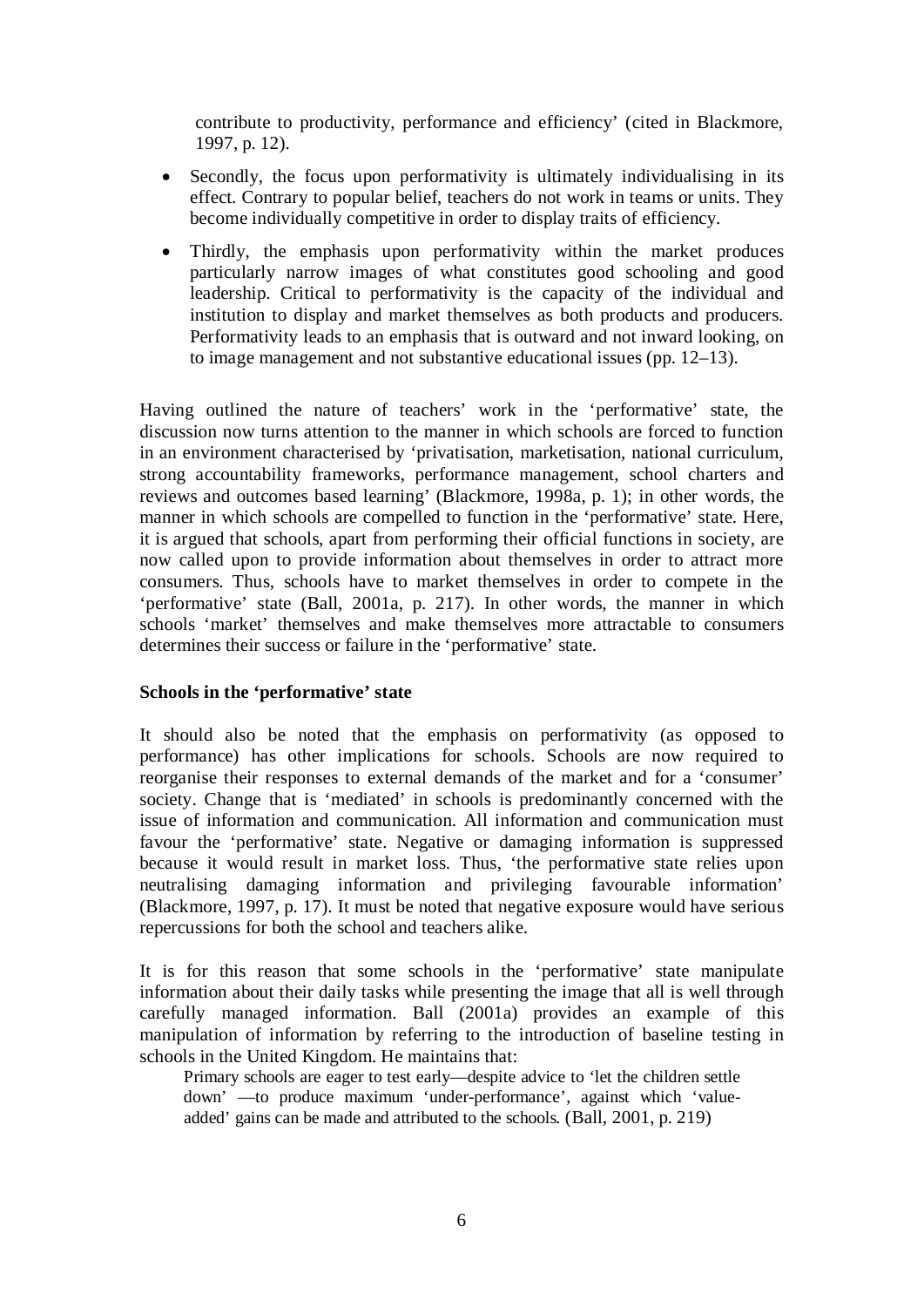Ball (2001, pp. 219–221) also cites other examples of schools 'marketing' themselves in the institutional promotion arena. Some of these are:

- the renting of extra computers during open evenings in order to create the impression that the school provides a hi-tech learning environment
- the renting of plants and bushes by schools, thereby indicating that these schools are providing quality education in a 'pleasant and conducive learning environment' (p. 220)
- the construction of textual accounts of the school 'in the form of development plans, strategic documents, sets of objectives' to 'convey order and coherence, consensus and dynamism, responsiveness and careful self-evaluation or . . . a synthetic personalism, "a caring institution"' (p. 220)
- the achievement of particular 'performativities' by adopting certain policies and practices. This is evident in the manner in which certain schools in the United Kingdom control their GCSE examination results, league table positions and reputation. Here, 'GCSE attainment percentages and local league table positions do not in any simple sense represent the outcomes of "good" teaching and "effective" learning' (p. 221).

Gewirtz and Ball (2000, p. 253) argue that schools in the 'performative' state 'effectively function as small businesses . . . This market-like environment has implications not only for work practices, organisational methods and social relationships but also for the value of schooling'. Stemming from this argument, I now look at the manner in which teachers are managed in the 'performative' state.

## **The management of teachers in the 'performative state'**

Husbands (2001) argues that:

Performance management has been constructed as a largely technical tool, which relates government policy aspirations for short-term measurable improvements in outcome indicators, to mechanisms for the delivery of policy at school level. (p. 16)

This has resulted in the notion of self-management gaining prominence in teachers' work in which teachers are increasingly forced to justify themselves and their work. Hickey (2000, p. ii) states that 'within narrow definitions of educational effectiveness that are based increasingly on economic criteria, teachers' work is now subsumed by a systematic regime of testing and reporting'. What we currently have is the 'replacement of bureaucratic-professional regimes of organisation and provision with managerial-entrepreneurial regimes . . . the marketisation of education' (p. iv). This idea is premised on the notion that by removing costs and responsibilities from the state and transferring them to the schools themselves, schools will become more efficient in response to competition.

It is within this framework that teachers are now being managed. Menter, Muschamp, Nicholls, Ozga and Pollard (1997, p. 53) inform us that marketisation has changed the 'professional control and autonomy' of teachers and that the 'range of practices associated with managerialism and driven by the market' serve to challenge the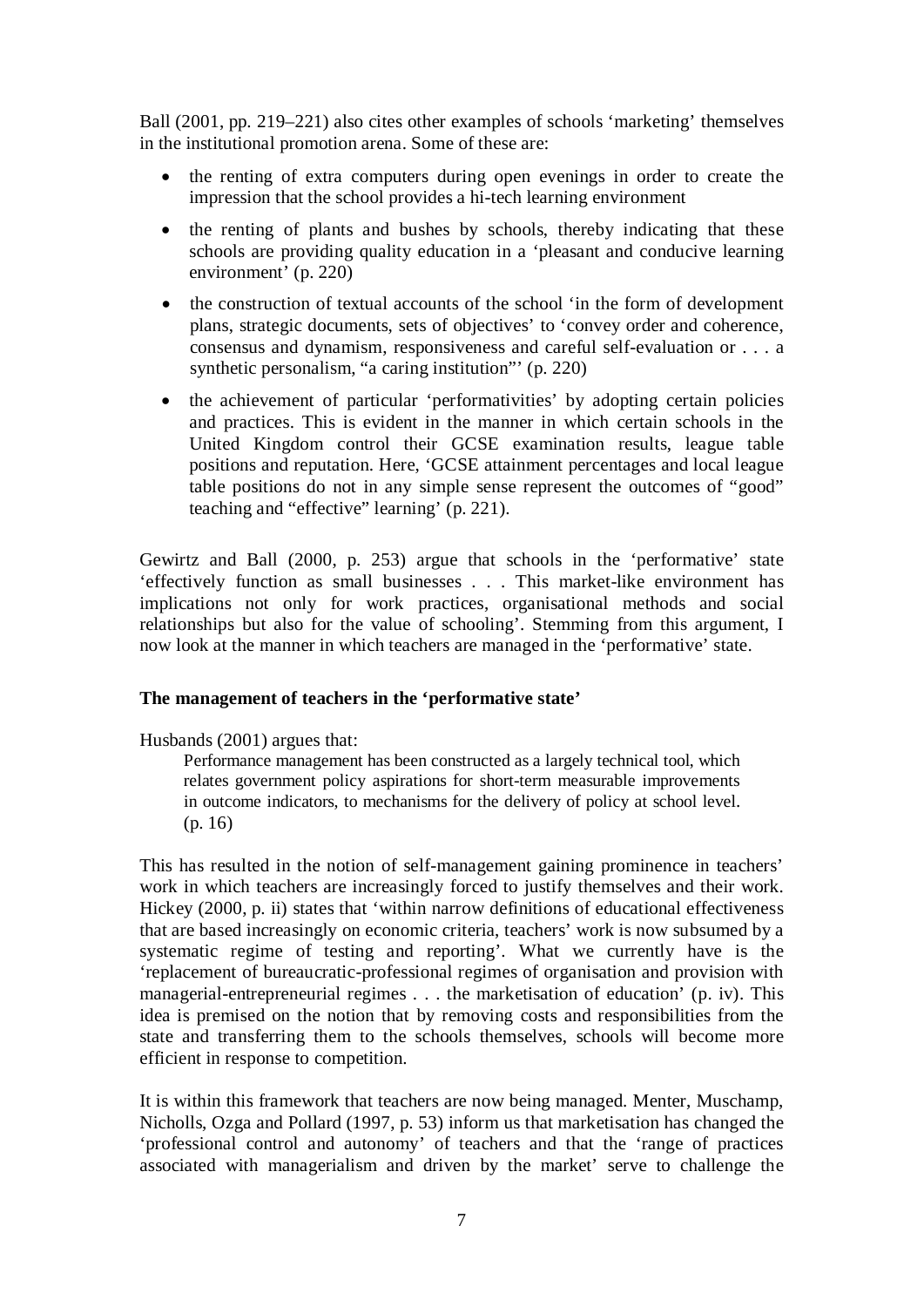traditional work of teachers. They also maintain that the aim of the state is to 'construct a new model of entrepreneurial professional who will identify with the efficient, responsive and accountable version of service that is currently promulgated' (Menter, Muschamp, Nicholls, Ozga & Pollard, 1997, p. 56). In order to achieve this, teachers have to be managed in a specific manner that will ensure 'entrepreneurial professionality'.

To elaborate, Ball (1999, p. 6) maintains that by adopting market principles in education, governments benefit in two ways. Firstly, governments can determine what is actually happening 'inside' schools and secondly, they can control and manipulate these institutions from the 'outside'. Through these processes of 'managerialism and performance monitoring', governments can 'introduce new orientations and remodel existing relations of power'. What this means is that managerialism 'represents the insertion of a new mode of power' in teachers' work. In this instance, 'managerialism works from the inside-out'.

However, 'strategies of performativity' work in the opposite direction—'from the outside in'. Here, teachers have to show that they are 'operational'. In order to judge the 'operational' efficiency of teachers, 'the use of the publication of information, indicators and other institutional performances and promotional materials' are used. Teachers now become subject to a 'disciplinary system of judgements, classifications and targets' by which their work is evaluated. They also have to ensure that they meet 'standards' and 'quality'. Thus, teachers have to ensure that they contribute to 'quality improvement' and 'assurance strategies' in order that their schools maintain the 'competitive advantage' over rival schools. What this amounts to is that we now have a 'translation of educational processes into performance indicators and measurable outcomes' (Ball, 1999, pp. 6–7). Thus, the efficiency of teachers' work is determined by sets of performance indicators and evaluation systems that measure outcomes.

The management of teachers' work is also subject to 'performance information'. Ball (1999, p. 7) maintains that 'more and more information about [schools] is required, recorded and published'. The reason for this is that it provides informative information about 'market decision-making' and it also serves to act as a basis for 'official' scrutiny. Teachers now have to refocus their work in such a manner that it 'fits' within 'the "information" of performance'. In this way, 'performance information' acts as a powerful 'disciplinary tactic of accountability'.

Ball (1999, p. 7) also maintains that the daily 'activities of management' subtly determine the nature of teachers' work. Teachers become conscious of what they do because they are aware that their work is continuously being 'judged by others on the basis of their contribution to organisational performance'. Teachers thus become concerned with meeting 'aggregate performances', thereby neglecting the 'possibilities for metaphysical discourses'. Also, the opportunities for attending to 'democratic education' are marginalised.

Another factor affecting the management of teachers is the issue of 'contracts'. Contracts are a dominant feature of the 'performative' state. Teachers in selfmanaging schools enter into contractual agreements with their employers, whereby the nature of the curriculum, the behaviour of teachers, performance management and school charter contracts are agreed upon by the relevant stakeholders in these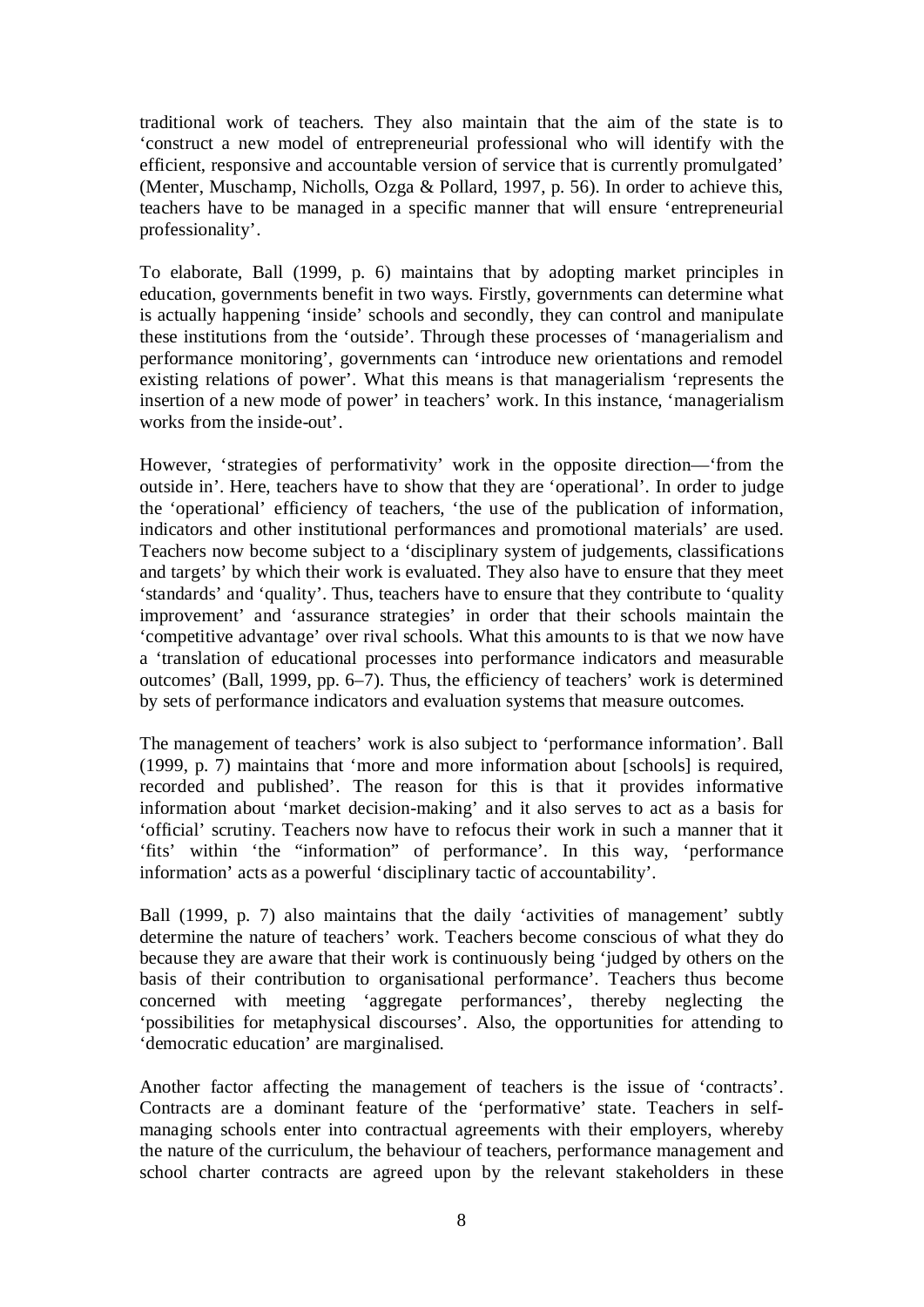institutions. These contracts primarily serve to change teachers' work practices (Blackmore, 1997).

However, it must be remembered that not all teachers comply with this new managerialism and performance monitoring, thereby bringing the rationale of performance management into question. Whilst self-managing organisations on the one hand encourage initiative, autonomy and innovation, they on the other hand evoke images of greater control and surveillance in the work of teachers. This is because the democratisation of line management in the school situation is dependent upon a notion of professional expertise, implying authority and discretionary power (Blackmore, 1997).

#### **Developing 'new technologies of the self'**

A short discussion of this important issue is necessary at this juncture as it serves to illustrate that teachers have become aware of these new changes occurring in their work and how some of them have 'adapted' their work practices to cope with these changes.

Suffice to say, in order to maintain the notions of image and design in schools, the 'performative' state also leads to the development of new technologies of the self. The state now constructs a certain type of subject—whether principal, teacher, student or parent. The emphasis on performativity and accountability significantly alters work practices and identity formation. Good parents are those who care enough to shop around and invest time, effort and money in their child. Good schools have a wellmanicured and resourced environment (Blackmore, 1997).

Blackmore's (1997) research findings clearly highlight the issues touched upon above. Her findings revealed that teachers were aware of 'developing a new self'. Excerpts from her subjects (teachers) illuminate this point. One teacher stated:

I think that what is different now is how the system measures a good teacher against another good teacher. I have been on a few appointment and selection panels. There is a concern about being in different areas . . . and there are some people who can actually sell themselves quite well without any substantive 'product'*.* (p. 25)

The comments of Robyn, another teacher interviewed are also meaningful in this context. She states that 'teachers are dressing up, concerned about image and that sort of thing. Image is very important' (Blackmore, 1977, p. 25).

Drawing on Walkerdine (1992), Blackmore (1997) argues that:

While teaching has always been about performance, it was performance derived out of passion for teaching and care for children. Now, being passionate about the core work of teaching and learning is not enough. Now they are positioned as performers—to attract clients, to persuade, to seduce through indicating their expertise, yet an expertise which is constantly under challenge. One also has to be passionate about the school priorities by performing a range of extraclassroom activities*.* (p. 24)

Thus, teachers' performativity is now judged by sets of criteria predetermined by policy makers and management. In this new scenario, 'teachers are judged by a set of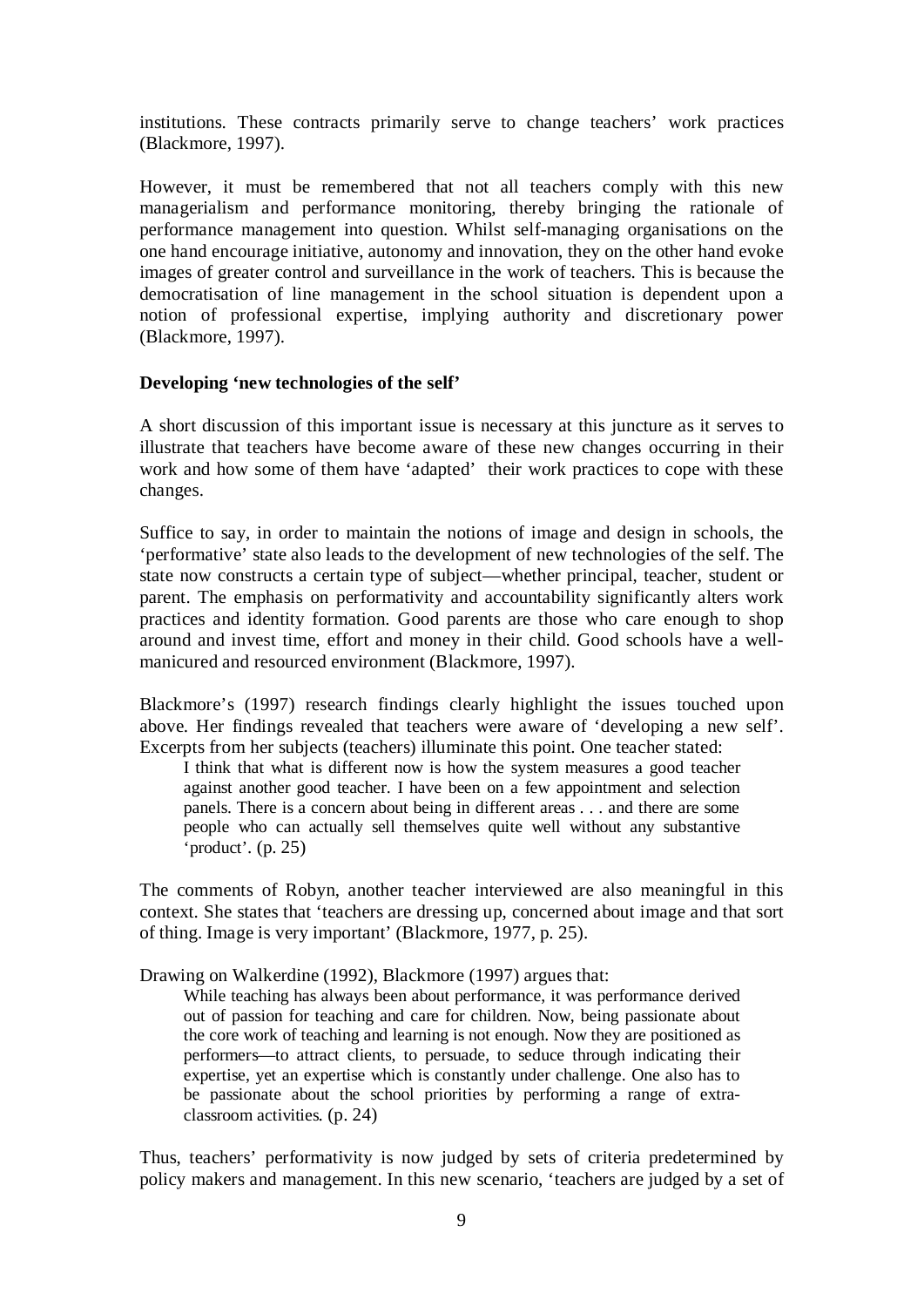external criteria of the management or by how, what they do in the class, is represented symbolically through some form of communication e.g. CVs, promotion applications and on standardised assessment' (Blackmore, 1997, p. 27).

## **Conclusion**

In conclusion, Blackmore and Thorpe (2001, p. 14) point out that the 'efficacy of the "performative" state hinges on its capacity to generate the perception that it is being "responsible" in that it is seen at any given time to be reducing expenditure, and therefore performing well against international indicators, while improving "quality" and "choice", and therefore meeting local concerns'. However, as argued by Blackmore (1997, 1998, 1999, 2001), the state now has greater power and control over the direction of self-managing schools. This control is effectively achieved and managed through the implementation of 'carefully targeted policies, coordinated and consistent guidelines and clear financial mechanisms, and by strong accountability technologies in the form of performance management objectives, annual reports and standardised assessment, which feed information upward to the centre' (Blackmore & Thorpe, 2001, p. 13).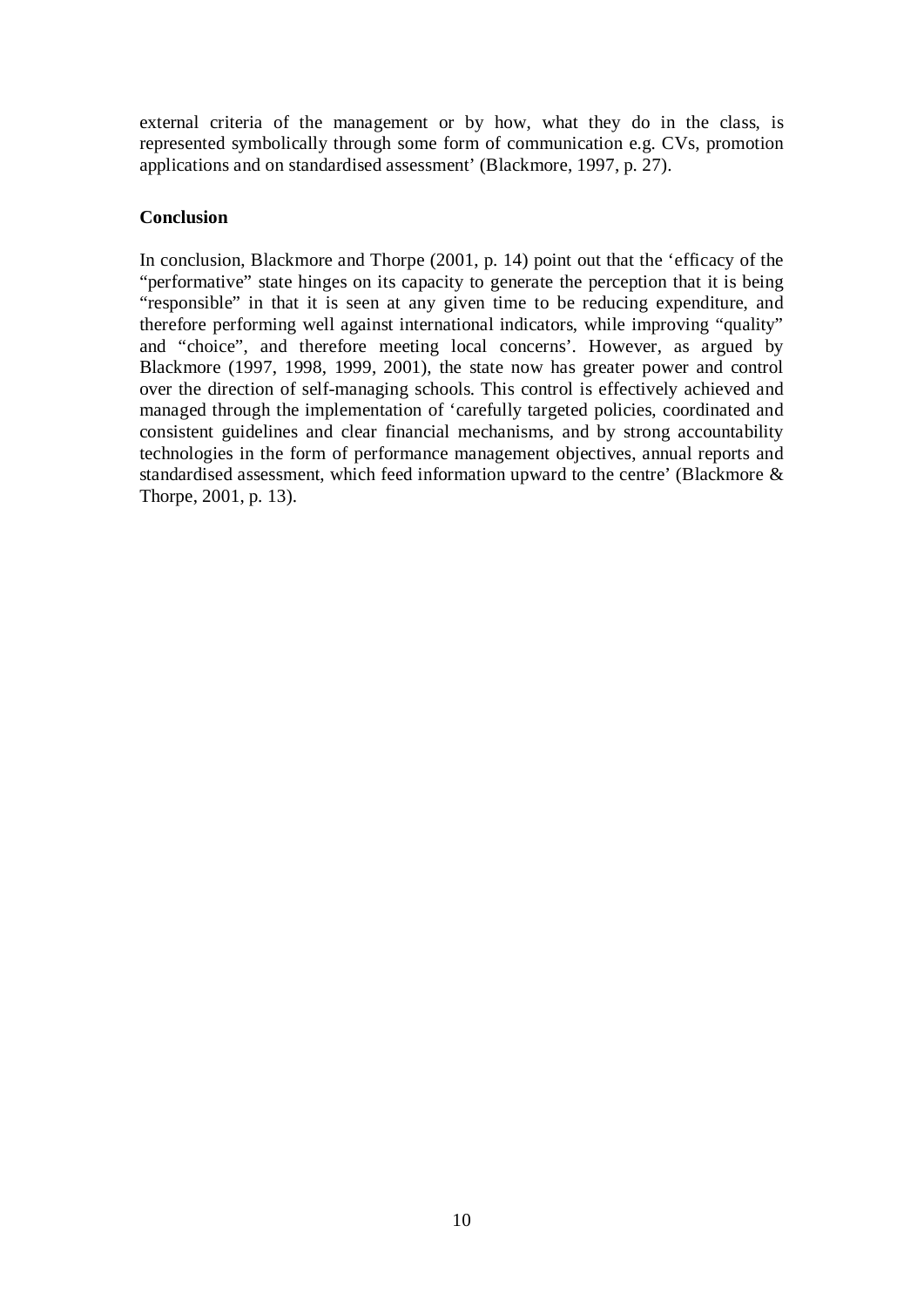#### **References**

- Ball, S. (1999). *Global trends in educational reform and the struggle for the soul of the teacher*. Paper presented at the British Educational Research Association Annual Conference, University of Sussex, Brighton.
- Ball, S. (2000). Performativities and fabrications in education: Towards the performative society. *The Australian Educational Researcher*, *27*(2), 1-24.
- Ball, S. (2001). Performativities and fabrications in the education economy: Towards the performative society. In D. Gleeson & C. Husbands (Eds.), *The performing school: Managing, teaching and learning in a performance culture* (pp. 210- 226). London and New York: Routledge/Falmer.
- Beare, H. (1991). The restructuring of schools and school systems: A comparative perspective. In G. Harman, H. Beare & G. Berkeley (Eds.), *Restructuring school management*. Canberra: Australian College of Education.
- Blackmore, J. (1977). *Institutional schizophrenia: Self-governance, performativity and the self-managing school*. Paper presented at the Australian Association of Research in Education Conference, Brisbane.
- Blackmore, J. (1998). *Self-managing schools, the new educational accountability, public education and the evaluative state*. Paper presented at the Annual Harry Penny Lecture, Centre for Public Education, University of South Australia.
- Blackmore, J. (1999). Shifts in governance: Schools of the future. In L. Hancock (Ed.), *Women, public policy and the state* (pp. 178-192). London: Macmillan.
- Blackmore, J., & Thorpe, S. (2001). *Mediating change: The role of mass popular media in the self-managing school reform*. Unpublished paper submitted to Journal of Education Policy, October 2001.
- Caldwell, B., & Hayhood, D. (1998). *The future of schools: Lessons from the reform of public education*. London: Falmer Press.
- Cerny, P. (1990). *The changing architecture of politics: Structure, agency and the future of the state*. London: Sage Publications.
- Gewirtz, S., & Ball, S. (2000). From 'welfarism' to 'new managerialism': Shifting discourses of school headship in the education marketplace. *Discourse*, *12*(3), 253-268.
- Gordan, L. (1993). The state, devolution and educational reform in New Zealand. *Journal of Educational Policy*, *7*(2), 187-203.
- Grundy, S., & Bonser, S. (1997). In whose interests? Competing discourses in the policy and practice of school restructuring. *Australian Journal of Education*, *41*(2), 150-168.